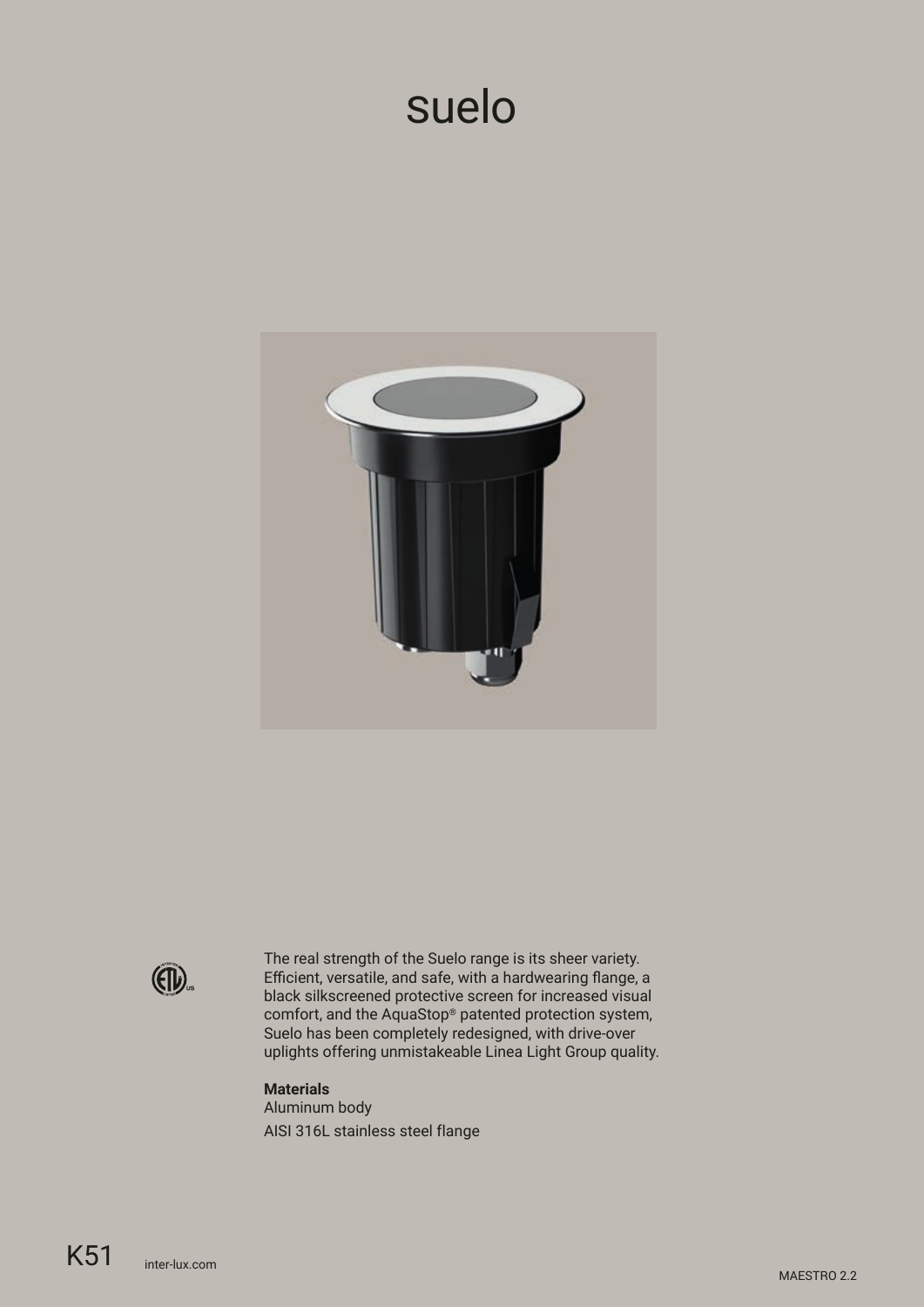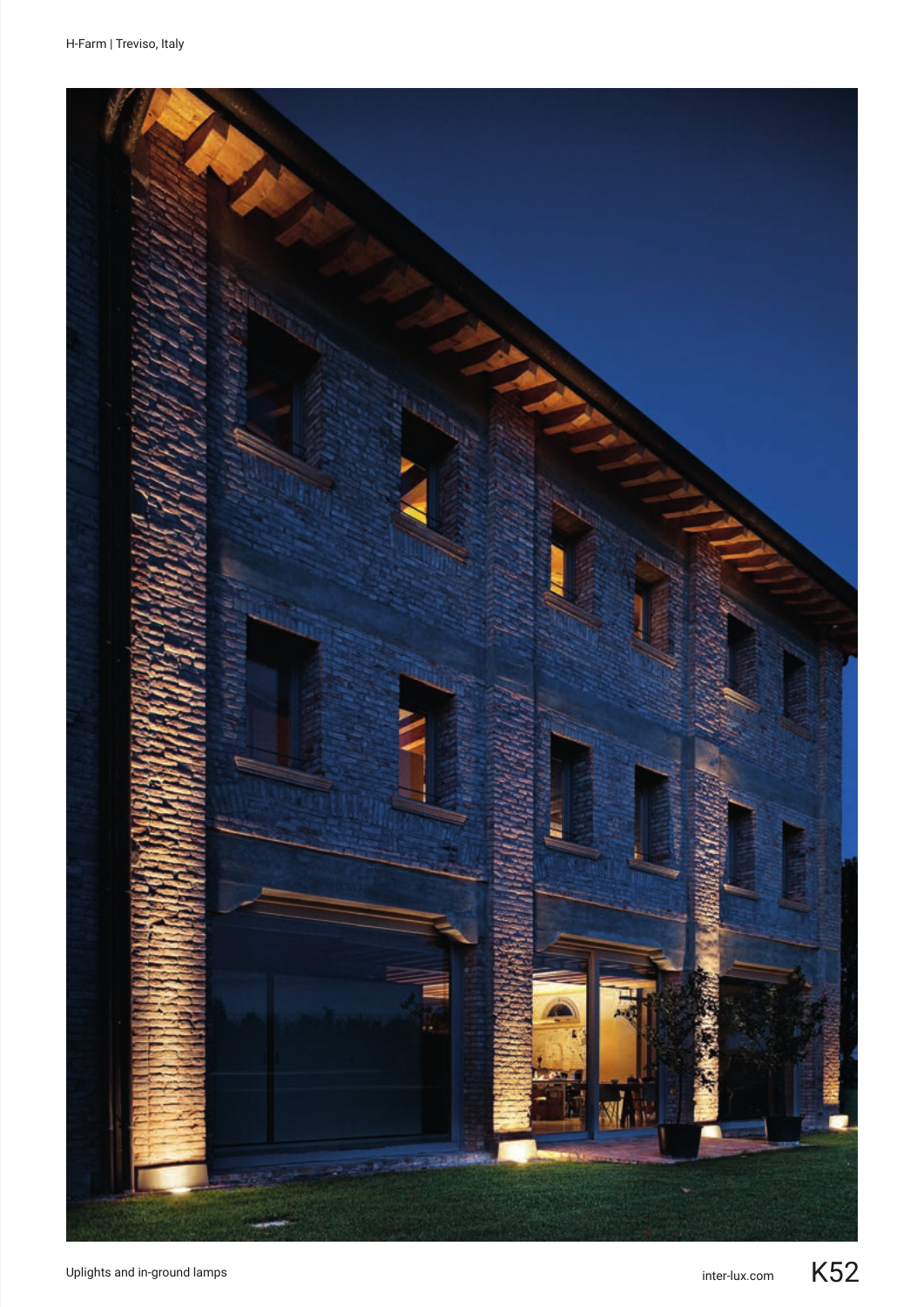## **suelo** range



|                |                         | 2 W                                                                            | 4.2 W                                                                                                          | 7.2 W                                                                                                                | 13W                                                                                                                | 30W                                                                              |
|----------------|-------------------------|--------------------------------------------------------------------------------|----------------------------------------------------------------------------------------------------------------|----------------------------------------------------------------------------------------------------------------------|--------------------------------------------------------------------------------------------------------------------|----------------------------------------------------------------------------------|
| Suelo_R        |                         | Ø 1.2 in                                                                       | Ø 2.5 in                                                                                                       | Ø 3.6 in                                                                                                             |                                                                                                                    |                                                                                  |
| Suelo_RJ<br>Æ  |                         |                                                                                | Ø 2.5 in                                                                                                       | Ø 3.6 in                                                                                                             |                                                                                                                    |                                                                                  |
| Suelo_RX       |                         |                                                                                |                                                                                                                | Ø 4.7 in                                                                                                             | Ø 6.7 in                                                                                                           | Ø 9.1 in                                                                         |
| Suelo_RXJ<br>凰 |                         |                                                                                |                                                                                                                | Ø 4.7 in                                                                                                             | Ø 6.7 in                                                                                                           |                                                                                  |
| SueloPRO_R     |                         | Ø 1.4 in                                                                       | Ø 2.5 in                                                                                                       | Ø 3.6 in                                                                                                             | $\overline{a}$                                                                                                     |                                                                                  |
| SueloPRO_RX    |                         | $Ø2$ in                                                                        |                                                                                                                | Ø 4.7 in                                                                                                             | Ø 6.7 in                                                                                                           |                                                                                  |
|                | Suelo_RX Double         |                                                                                |                                                                                                                |                                                                                                                      | Ø 6.7 in<br>(12W)                                                                                                  | Ø 9.1 in<br>(24W)                                                                |
|                | <b>Suelo Telescopic</b> |                                                                                |                                                                                                                |                                                                                                                      | Ø 7.9 in                                                                                                           | Ø 7.9 in<br>(25W)                                                                |
| <b>Options</b> |                         | (HC)<br>PRO_R, PRO_RX                                                          | $(HC)$ <sub>R</sub> , PRO_R<br>$(DL)$ PRO_R                                                                    | $H_{\text{R}}$ R, RX, PRO R, PRO RX $H_{\text{R}}$ RX, PRO R, PRO RX<br>$(DL)$ PRO_R, _PRO_RX                        | $(\mathsf{DL})$<br>_RX, _PRO_RX                                                                                    | $H_{\text{HC}}$<br>$(\mathsf{d})$<br>RX                                          |
| <b>CRI 80</b>  |                         | 2700K<br>3000K<br>4000K                                                        | 2700K<br>3000K<br>4000K                                                                                        | 2700K<br>3000K<br>4000K<br>RGBW (_RX)                                                                                | 2700K<br>3000K<br>4000K<br>RGBW (_RX)                                                                              | 2700K<br>3000K<br>4000K<br>RGBW (_RX)                                            |
|                | <b>Standard</b>         | 08°<br>$15^{\circ}$<br>30 <sup>°</sup><br>$60^\circ$<br>$90^\circ$<br>Diffused | $10^{\circ}$<br>$20^{\circ}$<br>$30^\circ$<br>$60^\circ$<br>$90^{\circ}$<br>Diffused<br>Elliptic<br>Asymmetric | 06°<br>$15^{\circ}$<br>$20^{\circ}$<br>$30^\circ$<br>$60^\circ$<br>$105^\circ$<br>Diffused<br>Elliptic<br>Asymmetric | $06^{\circ}$<br>$15^{\circ}$<br>$30^\circ$<br>$35^\circ$<br>$45^{\circ}$<br>$60^{\circ}$<br>Diffused<br>Asymmetric | 06°<br>$15^{\circ}$<br>30 <sup>°</sup><br>$35^\circ$<br>$60^\circ$<br>Asymmetric |
| Optics         | Pro                     | $15^\circ$<br>$30^{\circ}$<br>$60^{\circ}$<br>Elliptic<br>Diffused             | $20^{\circ}$<br>$30^{\circ}$<br>$50^\circ$                                                                     | 06°<br>$15^{\circ}$<br>$30^{\circ}$<br>$60^\circ$                                                                    | $15^{\circ}$<br>$30^{\circ}$<br>$60^{\circ}$<br>Asymmetric                                                         | $\overline{\phantom{a}}$                                                         |
| <b>Driver</b>  |                         | Remote                                                                         | Remote                                                                                                         | Remote                                                                                                               | Remote<br>120-277V On/Off<br>(PRO_RX, _RX Double)                                                                  | Remote<br>120-277V On/Off<br>(_RX, _RX Double)                                   |
| Current        |                         | C.C.<br>C.V.                                                                   | C.C.<br>C.V.                                                                                                   | $C.C.$<br>C.V.                                                                                                       | C.C.                                                                                                               | C.C.                                                                             |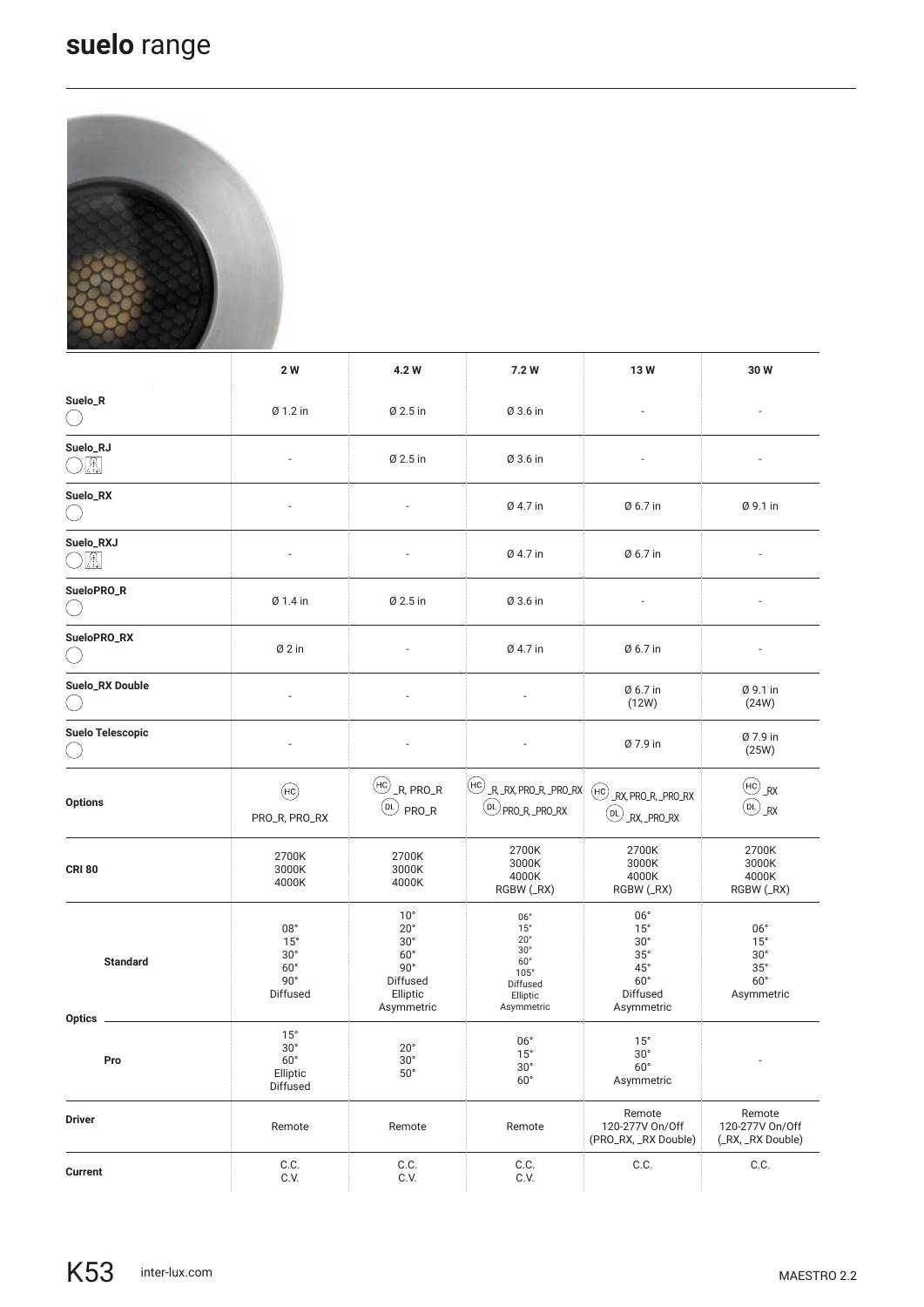#### **The range**

The Suelo family offers a variety of solutions for every design need: fixed and tiltable versions, small-flanged flush-mount uplights. There are PRO models with recessed optics. RGBW engines and beam control filters are also available. All models have the exclusive AquaStop® protection systems, and there are versions with 24V converters.





#### **Visual comfort**

Suelo fixtures with honeycomb louver, screen secondary light and reduce glare, maintaining a high-quality light. A darklight filter directs the illumination onto the intended part of the wall by sectioning part of the beam, and prevents glare even close to the source.

For full beam control and a drastically reduced glare risk, choose the Suelo PRO versions, in which the recessed source increases the screening angle, totally skimming off the secondary flow to give a cleaner, more concentrated and efficient light.







Suelo PRO Suelo + Honeycomb Suelo + Darklight



#### **Performance and control**

Six outputs to choose from, ranging from 1 to 30 watts, three color temperatures including warm light at 2700 and 3000K, and daylight at 4000K. The uniquely wide spectrum of optics includes an elliptical, a wall wash for high, narrow walls, and an asymmetric version that gives an even, homogeneous wash.

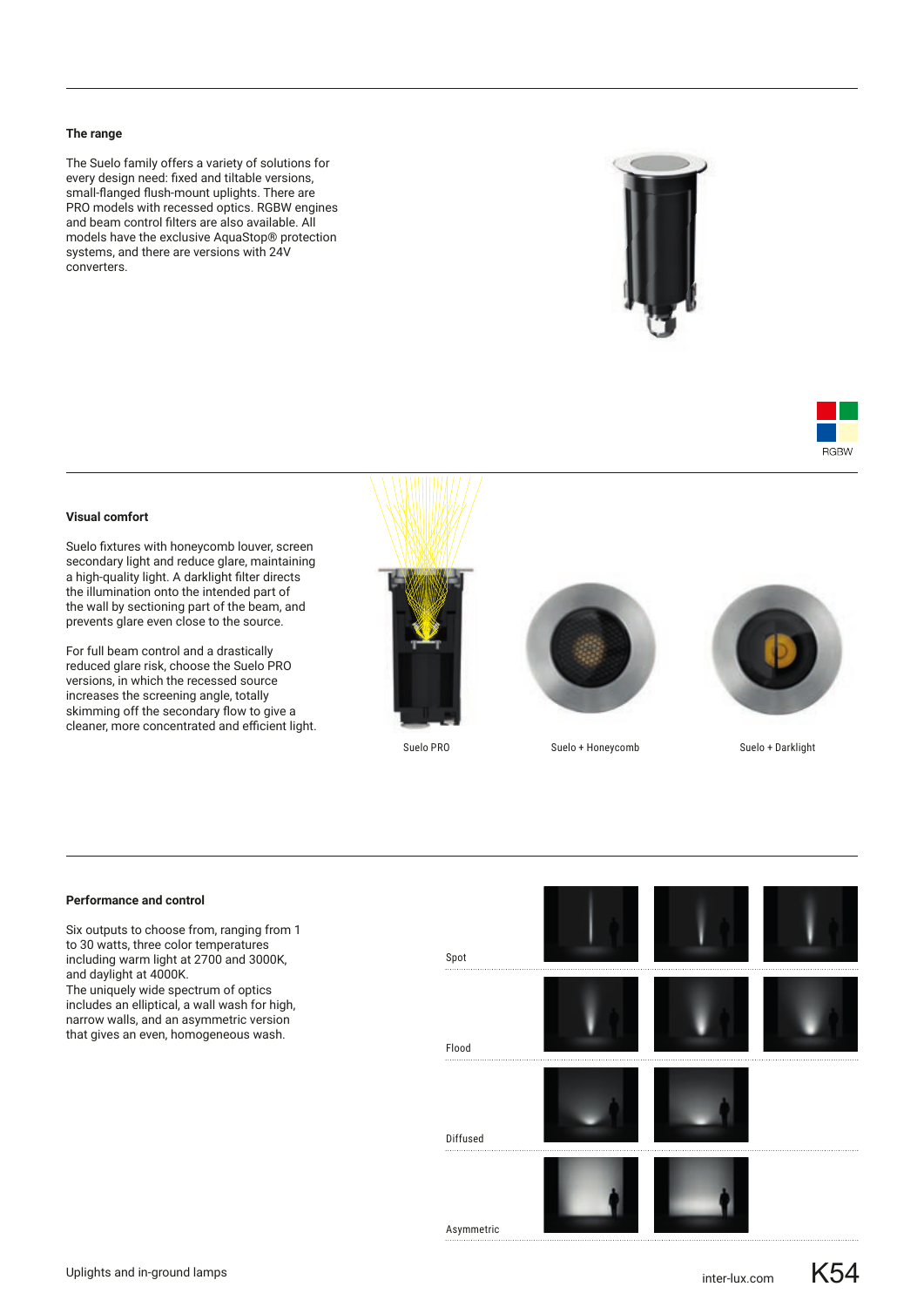#### **SueloPRO\_R | Up-Light | powerLED | Wet location | Driver remote | Driver over | 2W**



| $0.1 -$<br>2.6   |  |
|------------------|--|
| 39.4             |  |
| r                |  |
| $\frac{6}{91.4}$ |  |

|    | $C.C. - 630mA$   |       |                   |   |              |    |
|----|------------------|-------|-------------------|---|--------------|----|
|    | Steel Alu E80439 | 2700K | $205 \mathrm{Im}$ | М | Spot         | 15 |
|    |                  | 3000K | 233 lm            | W | Medium Flood | 30 |
|    |                  | 4000K | 249 lm            | N | Flood        | 60 |
|    |                  |       |                   |   | Elliptic     | 88 |
|    |                  |       |                   |   | General      | 00 |
|    |                  |       |                   |   |              |    |
| HC | Steel Alu E80440 | 2700K | $205 \mathrm{Im}$ | М | Spot         | 15 |
|    |                  | 3000K | 233 lm            | W | Medium Flood | 30 |
|    |                  | 4000K | 249 lm            | N | Flood        | 60 |







0-10V EldoLED ECOdrive 30W for 1-10 fixtures 0-10V EldoLED SOLOdrive 50W for 1-16 fixtures

**ECO30W-630 SOLO50W-630 SOLO100W-630**

0-10V EldoLED SOLOdrive 100W for 1-32 fixtures

|                | $C.V. - 24V$    |       |        |   |              |    |
|----------------|-----------------|-------|--------|---|--------------|----|
|                | Stee Alu E80441 | 2700K | 205 lm | M | Spot         | 15 |
|                |                 | 3000K | 233 lm | W | Medium Flood | 30 |
|                |                 | 4000K | 249 lm | N | Flood        | 60 |
|                |                 |       |        |   | Elliptic     | 88 |
|                |                 |       |        |   | General      | 00 |
|                |                 |       |        |   |              |    |
| H <sub>C</sub> | Stee Alu E80442 | 2700K | 205 lm | M | Spot         | 15 |
|                |                 | 3000K | 233 lm | W | Medium Flood | 30 |
|                |                 | 4000K | 249 lm | N | Flood        | 60 |

#### **Power supply options (remote only)**

#### **OT96-D010 OT96-JBX**

Osram, 10% 0-10V dim, 96W, 24V DC, 120-277VAC, supplied in a Dry location

Osram, Non-dim 24V DC, 120- 277VAC, Wet location

Recessed casings



**E99684** Outer casing for ground-mounting installation IP67/68

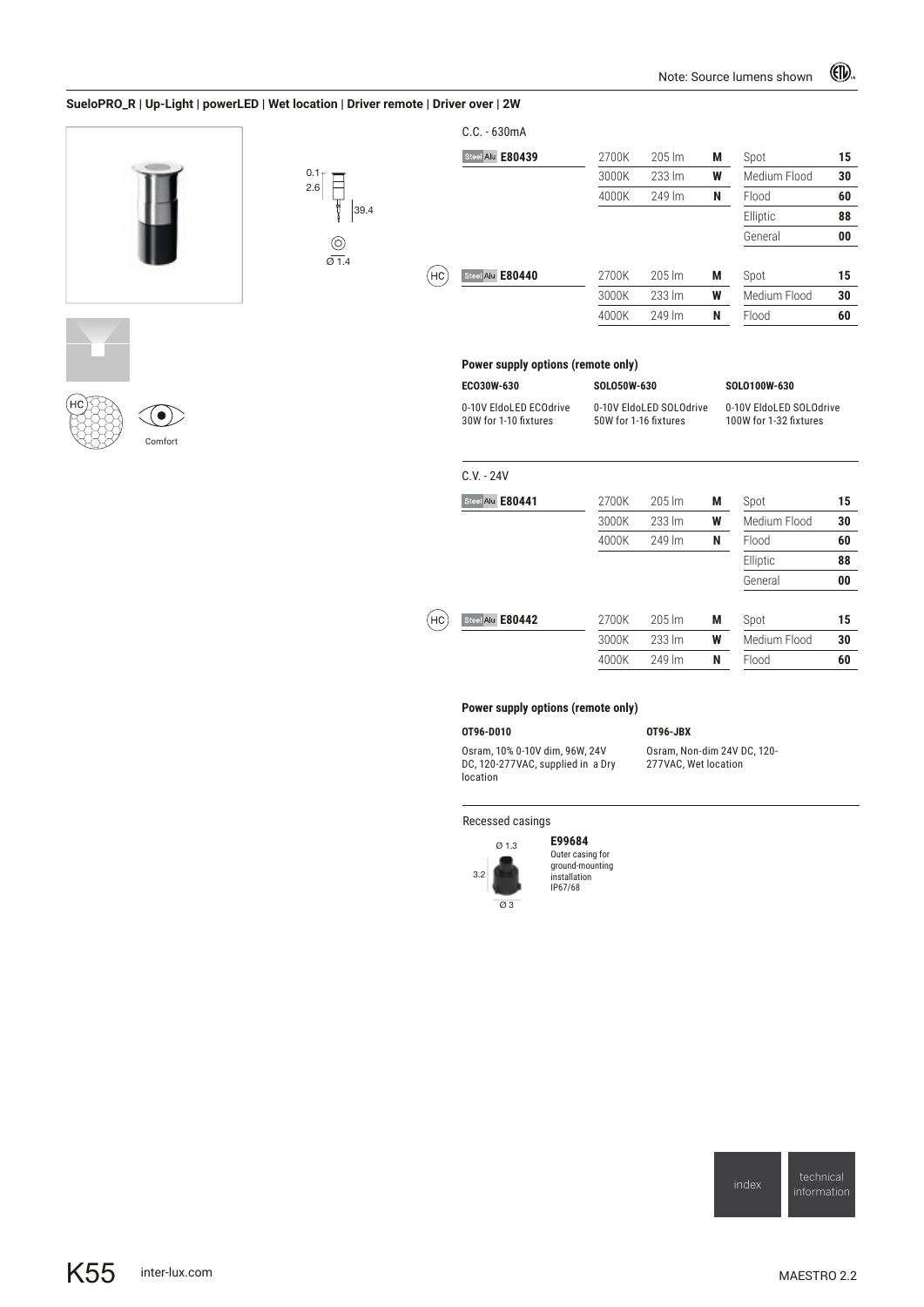#### **SueloPRO\_R | Up-Light | powerLED | Wet location | Driver remote | Driver over | 4.2W**

4.1 0.1

Ø 2.5





Comfort

|      |             | $C.C. - 350mA$                     |                                                 |          |   |                                                   |                |  |
|------|-------------|------------------------------------|-------------------------------------------------|----------|---|---------------------------------------------------|----------------|--|
|      |             | Stee Alu E80449                    | 2700K                                           | 490 lm   | М | Medium Flood                                      | 20             |  |
|      |             |                                    | 3000K                                           | 490 lm   | W | Medium Flood                                      | 30             |  |
|      |             |                                    | 4000K                                           | 529 lm   | N | Flood                                             | 50             |  |
| 39.4 | $H_{\rm C}$ | Stee Alu E80450                    |                                                 |          |   |                                                   |                |  |
|      | DL          | Stee Alu E80451                    |                                                 |          |   |                                                   |                |  |
|      |             | Power supply options (remote only) |                                                 |          |   |                                                   |                |  |
|      |             | EC030W-350                         | SOLO50W-350                                     |          |   | SOLO100W-350                                      |                |  |
|      |             | 0-10V EldoLED ECOdrive             | 0-10V EldoLED SOLOdrive<br>50W for 1-6 fixtures |          |   | 0-10V EldoLED SOLOdrive<br>100W for 1-12 fixtures |                |  |
|      |             | 30W for 1-3 fixtures               |                                                 |          |   |                                                   |                |  |
|      |             | $C.V. - 24V$                       |                                                 |          |   |                                                   |                |  |
|      |             | Steel Alu E80452                   | 2700K                                           | 490 lm   | М | Medium Flood                                      |                |  |
|      |             |                                    | 3000K                                           | 490 lm   | W | Medium Flood                                      |                |  |
|      |             |                                    | 4000K                                           | 529 lm   | N | Flood                                             |                |  |
|      | HC          | Steel Alu E80453                   |                                                 |          |   |                                                   |                |  |
|      | DL          | Steel Alu E80454                   |                                                 |          |   |                                                   |                |  |
|      |             | Power supply options (remote only) |                                                 |          |   |                                                   |                |  |
|      |             | OT96-D010                          |                                                 | OT96-JBX |   |                                                   | 20<br>30<br>50 |  |

Recessed casings



location

**E84935** Outer casing for ground-mounting installation

index technical<br>[information](https://www.inter-lux.com/family-category/suelo/)